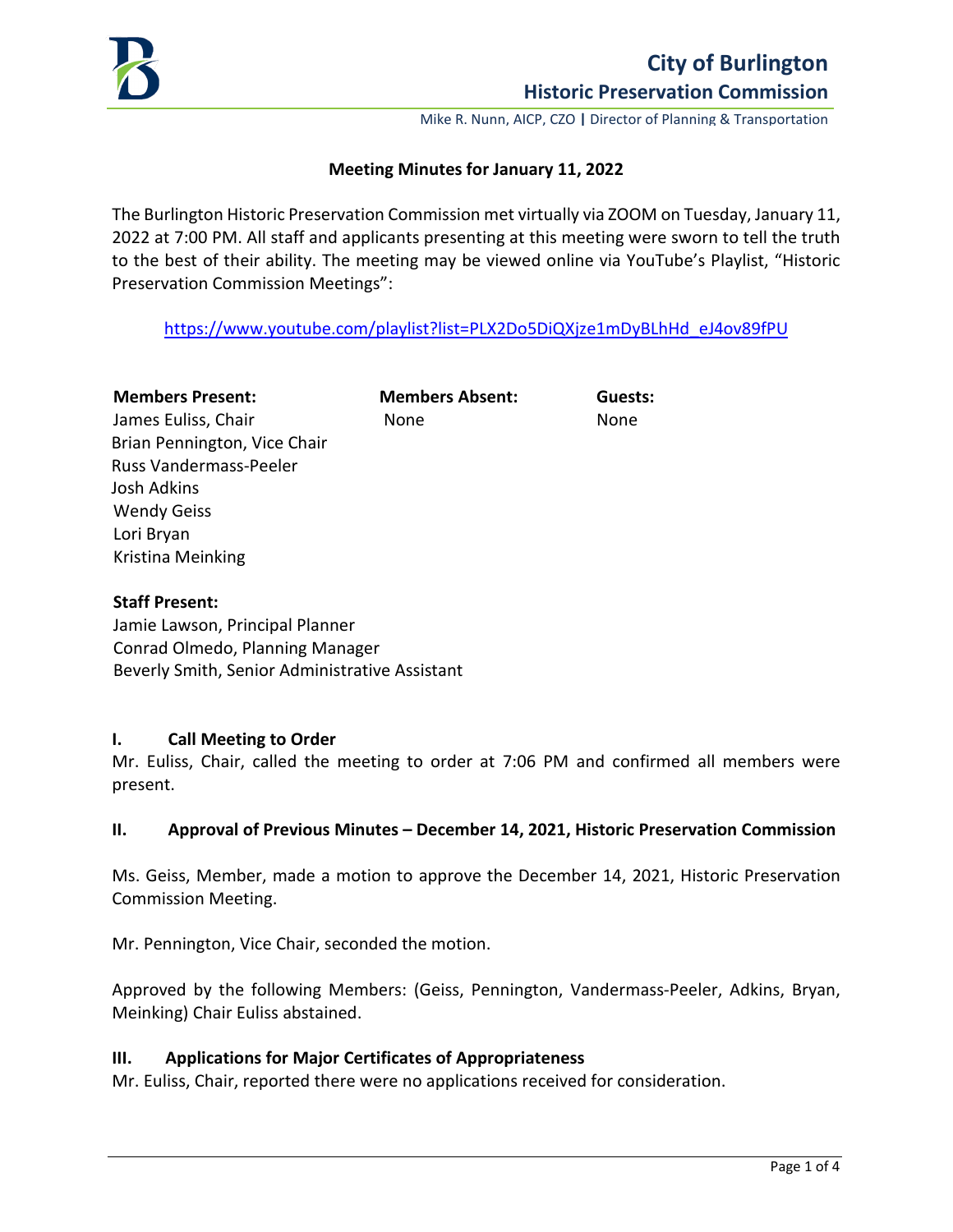## **IV. New Business**

# **a: Aurora Cotton Mills Finishing Plant – Baker – Cammack Hosiery Mills Plant National Register Nomination**

Ms. Jamie Lawson, Principal Planner, presented a request for the Aurora Cotton Mills Finishing Plant – Baker-Cammack Hosiery Mills Plant who is seeking National Registry nomination for property located at 714 E. Webb Avenue, Burlington. She reported the Historic Preservation Commission recommended this property be designated as a Local Historic Landmark on March 9, 2021, and City Council approved the site be designated as Local Historic Landmark on July 20, 2021. She reported since the previous actions, the property owner has submitted the subject property to be nominated to the National Register of Historic Places. This nomination will have no bearing or impact to the property's Local Historic Landmark designation but that it may make the property eligible for tax credits. She stated staff recommends the Historic Preservation Commission approve the recommendation, and if so, staff will forward any comments and required paperwork to the State Historic Preservation Office.

#### **Public Comments:**

Mr. Euliss, Chair called for any public comments and none were received.

Ms. Lawson reported no written or other comments were received by City staff.

Commission Members expressed excitement for the nomination and its positive impact on the Burlington community.

Mr. Euliss, Chair moved to motion for approval of the recommendation of the nomination and stated the following:

We, the Burlington Historic Preservation Commission, have reviewed and discussed the nomination for Aurora Cotton Mills Finishing Plant – Baker-Cammack Hosiery Mills Plant and find that the property meets the criteria for listing in the National Register of Historic Places as stated in Section 8 of the report. We, therefore, recommend that the property be submitted for listing in the Register.

Ms. Bryan, Member, seconded the motion.

Approved unanimously.

Ms. Lawson informed the Commission Members that Mr. Russ Vandermass-Peeler left the meeting at 7:16 PM due to technical difficulties.

## **b: Update for the District Design Standards**

Mr. Euliss, Chair, announced the Commission has received an email from Ms. Lawson with links to the two consultants interviewed for the District Design Standards update.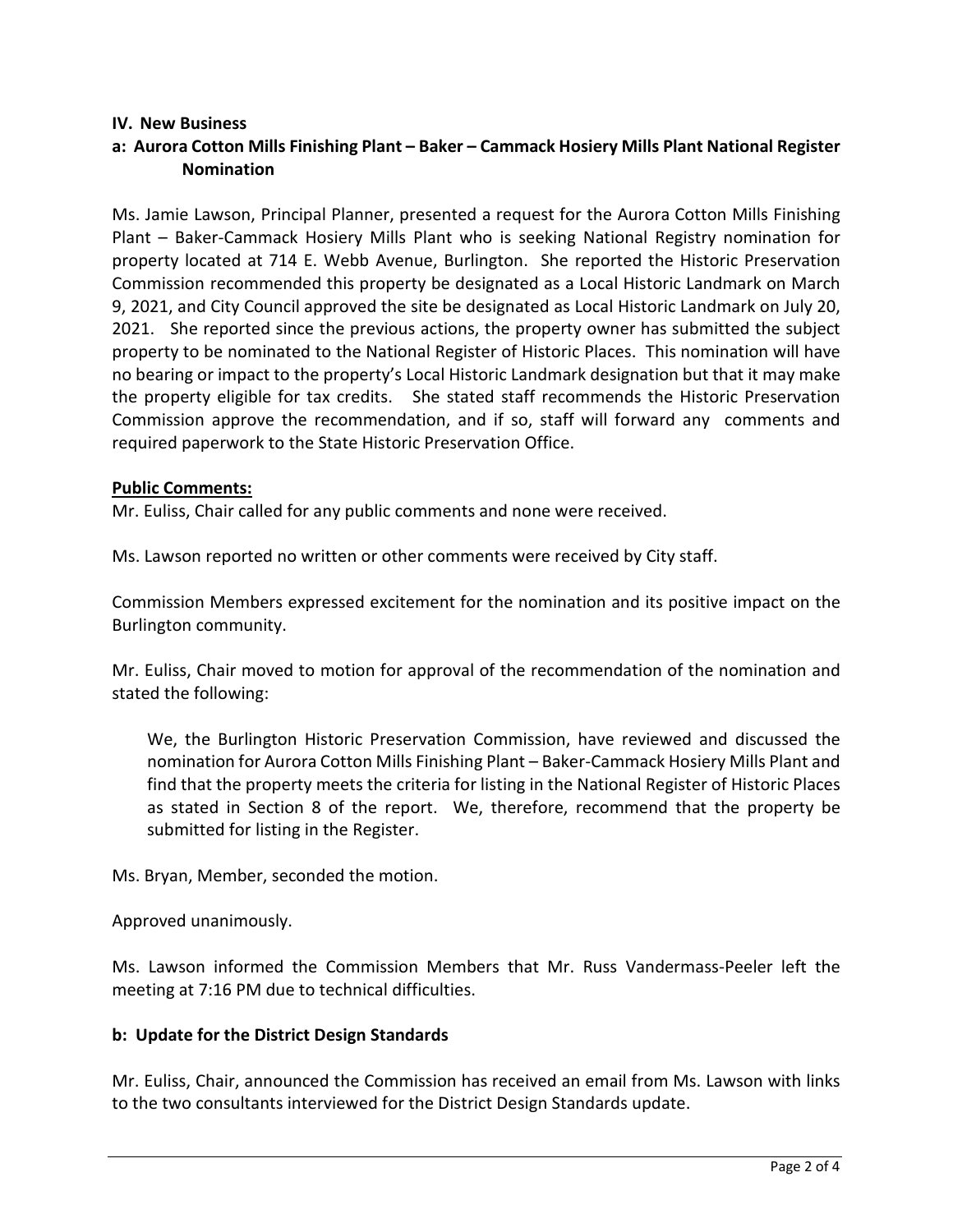Ms. Lawson reported the proposals are not being discussed but feedback, comments, and/or questions are to be submitted to City staff by Wednesday, January 12.<sup>th</sup>

# **V. Other Business**

# **a: Local Historic District Amendment**

Mr. Euliss, Chair, briefed the Commission on the responses received on the proposed process by which the Commission will produce a report to be submitted to the Planning and Zoning Commission and City Council.

Mr. Adkins, Member, requested clarification on the development of a subcommittee.

Ms. Lawson responded City staff confirmed with the City Attorney and distributed a memo to the Commission to provide additional guidance. She stated it is the decision of the Commission to determine how they wish to prepare a draft for review by all members and the appointment of a subcommittee is one option, and the second option being one member prepare a draft for the entire commission to review. If the subcommittee is chosen, these meetings would be subject to the Open Public Meetings Act, and Ms. Lawson would assist the committee in compliance. The subcommittee would need to keep meeting minutes, minutes will need to be prepared and approved, meetings would be noticed and once a draft is completed, the subcommittee can present the final draft for consideration of the entire Commission for final approval.

Mr. Euliss, Chair, confirmed the subcommittee would consist of a maximum of three members.

Mr. Pennington, Vice Chair, made a motion, seconded by Ms. Geiss, Member, to create a subcommittee.

Ms. Lawson asked the Commission to consider appointing volunteers at this meeting.

Mr. Euliss, Chair, called for subcommittee volunteers.

Mr. Pennington, Vice Chair, and Ms. Meinking, Member, volunteered for the subcommittee.

Following a brief discussion, Mr. Pennington amended the previous motion to make the following appointments to a subcommittee consisting of Kristina Meinking and Brian Pennington, and one other Member to be determined, to draft a report to be submitted to the HPC for consideration at their February meeting.

Ms. Bryan, Member, seconded the motion.

Approved unanimously.